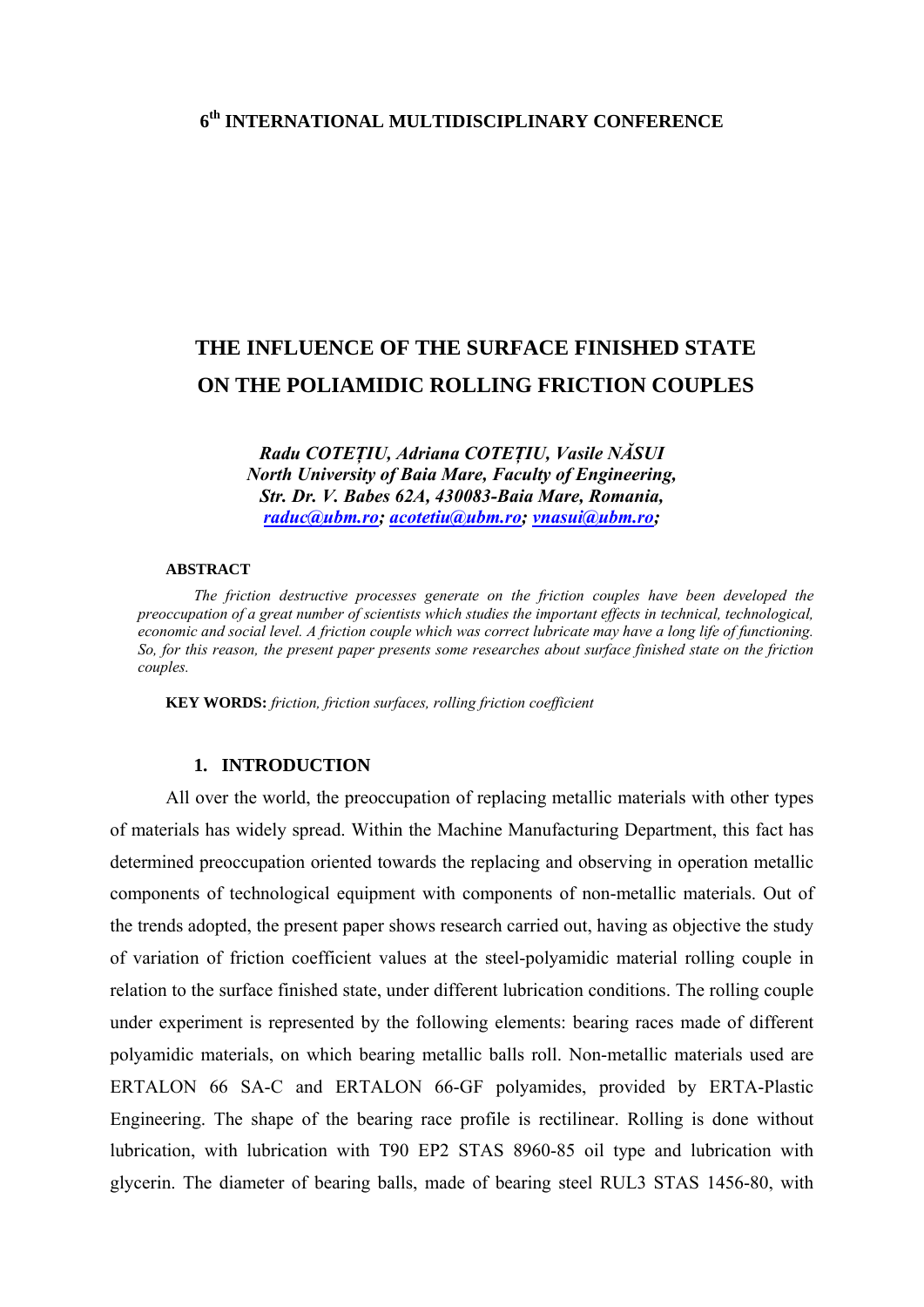diameters of 7,13 mm. The condition imposed to the balls is that the set under test be in the same dimensional group, with the objective to undertake the load equally by all balls in contact.

#### **2. CONDITIONS AND EXPERIMENT MANNER**

For each constructive variant the following operations have been carried out:

- Measurement of test piece roughness under experiment;
- Grading a control of dynamometers;
- Placement of test piece fixing device on a horizontal support;
- − Checking the fixing of test pieces in the device;
- Positioning dynamometers in guide;
- Lubrication of bearing races (if the test is done on lubricated surfaces);
- − Application of load progressively to values established on the plate and the reading of friction force at the driving into motion of the system.

### **3. EXPERIMENTAL RESULTS AND INTERPRETATION**



#### **Fig.1**

*Variation of friction coefficient Ertalon 66 SA* 

- *a) parallel traces on the rolling/bearing direction, dried and lubricated contact;*
- *b) perpendicular traces on the rolling/bearing direction, dried c and lubricated contact*

The study of friction coefficients for the three materials under testing was done taking into account load variation, lubrication status of surfaces. For all test pieces used, roughness was determined and the profile graph on the direction of rolling was plotted. We have observed deviations from rectilinearly at the test pieces, fact that can lead to local variation of pressure on contact due to loading differences of rolling bodies.

The geometrical deviations of the rolling surface can determine the occurrence of situations in which in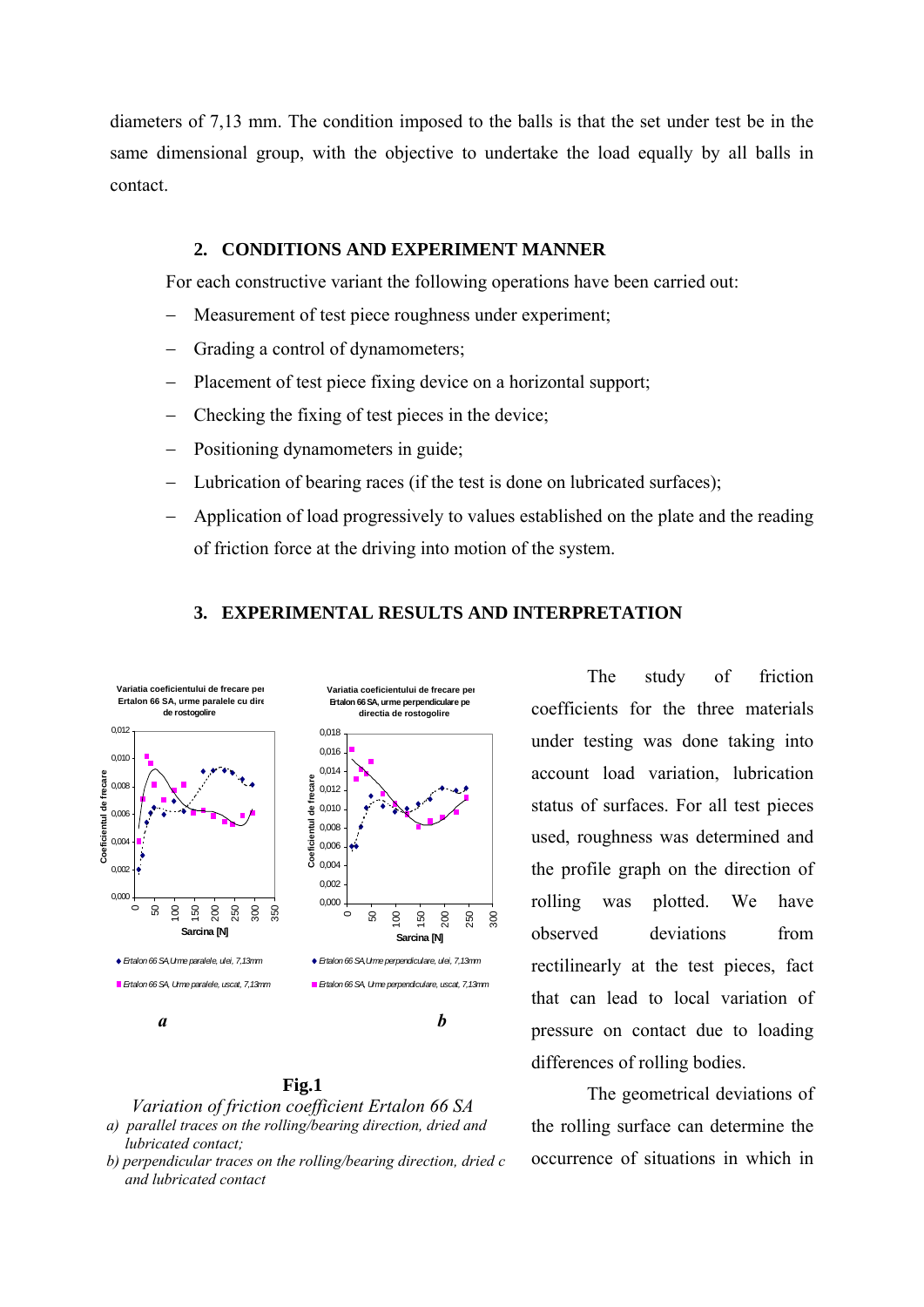

**Fig. 2** *Variation of friction coefficient Ertalon 66 GF 30 a) parallel traces on the rolling/bearing direction, dried and lubricated contact; b) perpendicular traces on the rolling/bearing direction, dried and lubricated contact*

the identified area being mostly with rolling motion, on portions there might be mostly sliding motions. The values of the Rz roughness of bearing races are:

- a) For ERTALON 66 SA-C: working traces parallel with the Rz 1,6 μm rolling direction; traces perpendicular on the Rz 6,3 μm rolling direction.
- b) For ERTALON 66-GF 30: working traces parallel with the Rz 0,8 μm rolling direction; traces perpendicular on the Rz 6,3 μm rolling direction..

Roughness value determination was done at the beginning of measurements. On rolling under load, roughness values underwent changes due to plastic deformations of roughness edges up to the creation of the balance state between the force applied on the contact area and the flow characteristic of the material. The applied load varied between 9,81N and 350 N. The diameter of balls used: 7.13 mm. The number of balls that undertook load: 20. Surface lubrication status: dry, lubricated with mineral oil.

Bearing on races made of polyamidic materials has led to the decrease of friction coefficient value for the load domain in which the experiment took place. The minimum values of the friction coefficient were obtained for bearing races of Ertalon 66 SA, with processing traces parallel with the rolling direction.

The variation of the friction coefficient in which bearing races are made of polyamidic materials meets the general tendency above mentioned for dry rolling/bearing. In the situation of rolling on lubricated races, the evolution is continuously increasing for the case of Ertalon 66-GF30 (fig. 2a and b).